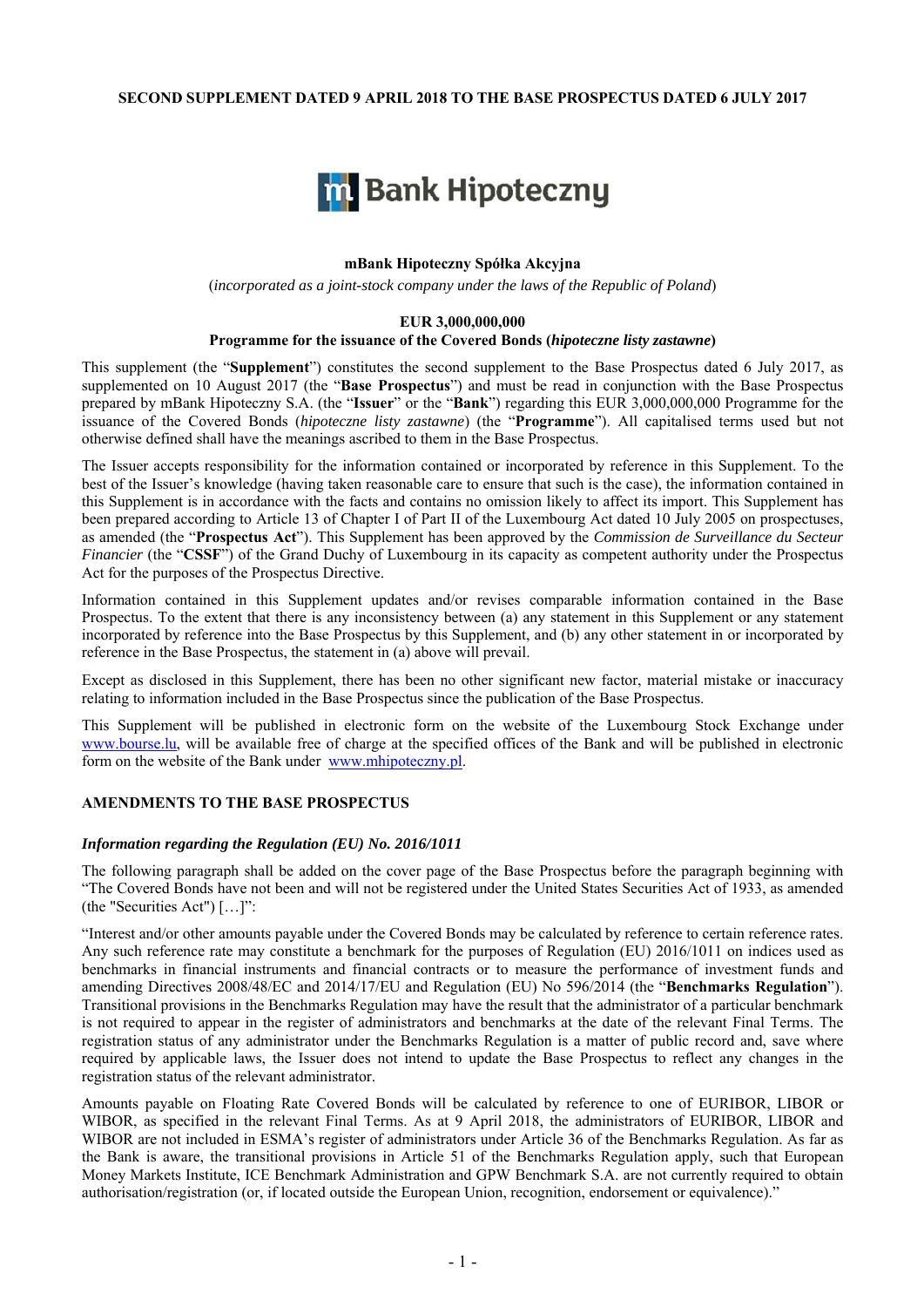# *Update to the "Important Notice" section*

The following paragraph shall be added to the Important Notice section below the last paragraph on page (iii) of the Base Prospectus:

"**MiFID II product governance / target market** – The Final Terms in respect of any Covered Bonds may include a legend entitled "MiFID II product governance" which will outline the target market assessment in respect of the Covered Bonds and which channels for distribution of the Covered Bonds are appropriate. Any person subsequently offering, selling or recommending the Covered Bonds (a "**distributor**") should take into consideration the target market assessment; however, a distributor subject to MiFID II is responsible for undertaking its own target market assessment in respect of the Covered Bonds (by either adopting or refining the target market assessment) and determining appropriate distribution channels. A determination will be made in relation to each issue about whether, for the purpose of the Product Governance rules under EU Delegated Directive 2017/593 (the "**MiFID Product Governance Rules**"), any Dealer subscribing for any Covered Bonds is a manufacturer in respect of such Covered Bonds, but otherwise neither the Arranger nor the Dealer nor any of its respective affiliates will be a manufacturer for the purpose of the MiFID Product Governance Rules."

## *Update to the "Subscription and Sale" section*

The following paragraph shall replace the subsection "*Subscription and Sale - European Economic Area*" on page 103 of the Base Prospectus:

# "**Prohibition of Sales to EEA Retail Investors**

Each Dealer has represented and agreed, and each further Dealer appointed under the Programme will be required to represent and agree, that it has not offered, sold or otherwise made available and will not offer, sell or otherwise make available any Covered Bonds which are the subject of the offering contemplated by this Prospectus as completed by the Final Terms in relation thereto to any retail investor in the European Economic Area. For the purposes of this provision:

- (A) the expression "retail investor" means a person who is one (or more) of the following:
	- (a) a retail client as defined in point (11) of Article 4(1) of Directive 2014/65/EU (as amended, "**MiFID II**"); or
	- (b) a customer within the meaning of Directive 2002/92/EC (as amended, the "**Insurance Mediation Directive**"), where that customer would not qualify as a professional client as defined in point (10) of Article 4(1) of MiFID II; or
	- (c) not a qualified investor as defined in Directive 2003/71/EC (as amended, the "**Prospectus Directive**"); and
- (B) the expression "offer" includes the communication in any form and by any means of sufficient information on the terms of the offer and the Covered Bonds to be offered so as to enable an investor to decide to purchase or subscribe for the Covered Bonds."

# *Update to the Form of Final Terms*

The following new legend shall be added to the top of the Form of Final Terms on page 39 of the Base Prospectus:

"[**MiFID II product governance / Professional investors and ECPs only target market** – Solely for the purposes of [the/each] manufacturer's product approval process, the target market assessment in respect of the Covered Bonds has led to the conclusion that: (i) the target market for the Covered Bonds is eligible counterparties and professional clients only, each as defined in [Directive 2014/65/EU (as amended, "**MiFID II**")][MiFID II]; and (ii) all channels for distribution of the Covered Bonds to eligible counterparties and professional clients are appropriate. [*Consider any negative target market*]. Any person subsequently offering, selling or recommending the Covered Bonds (a "**distributor**") should take into consideration the manufacturer['s/s'] target market assessment; however, a distributor subject to MiFID II is responsible for undertaking its own target market assessment in respect of the Covered Bonds (by either adopting or refining the manufacturer<sup>['s/s']</sup> target market assessment) and determining appropriate distribution channels.]

**PROHIBITION OF SALES TO EEA RETAIL INVESTORS – The Covered Bonds are not intended to be offered,** sold or otherwise made available to and should not be offered, sold or otherwise made available to any retail investor in the European Economic Area ("**EEA**"). For these purposes, a retail investor means a person who is one (or more) of: (i) a retail client as defined in point (11) of Article 4(1) of Directive 2014/65/EU ("**MiFID II**"); or (ii) a customer within the meaning of Directive 2002/92/EC ("**IMD**"), where that customer would not qualify as a professional client as defined in point (10) of Article 4(1) of MiFID II; or (iii) not a qualified investor as defined in Directive 2003/71/EC (as amended, the "**Prospectus Directive**"). Consequently no key information document required by Regulation (EU) No 1286/2014 (the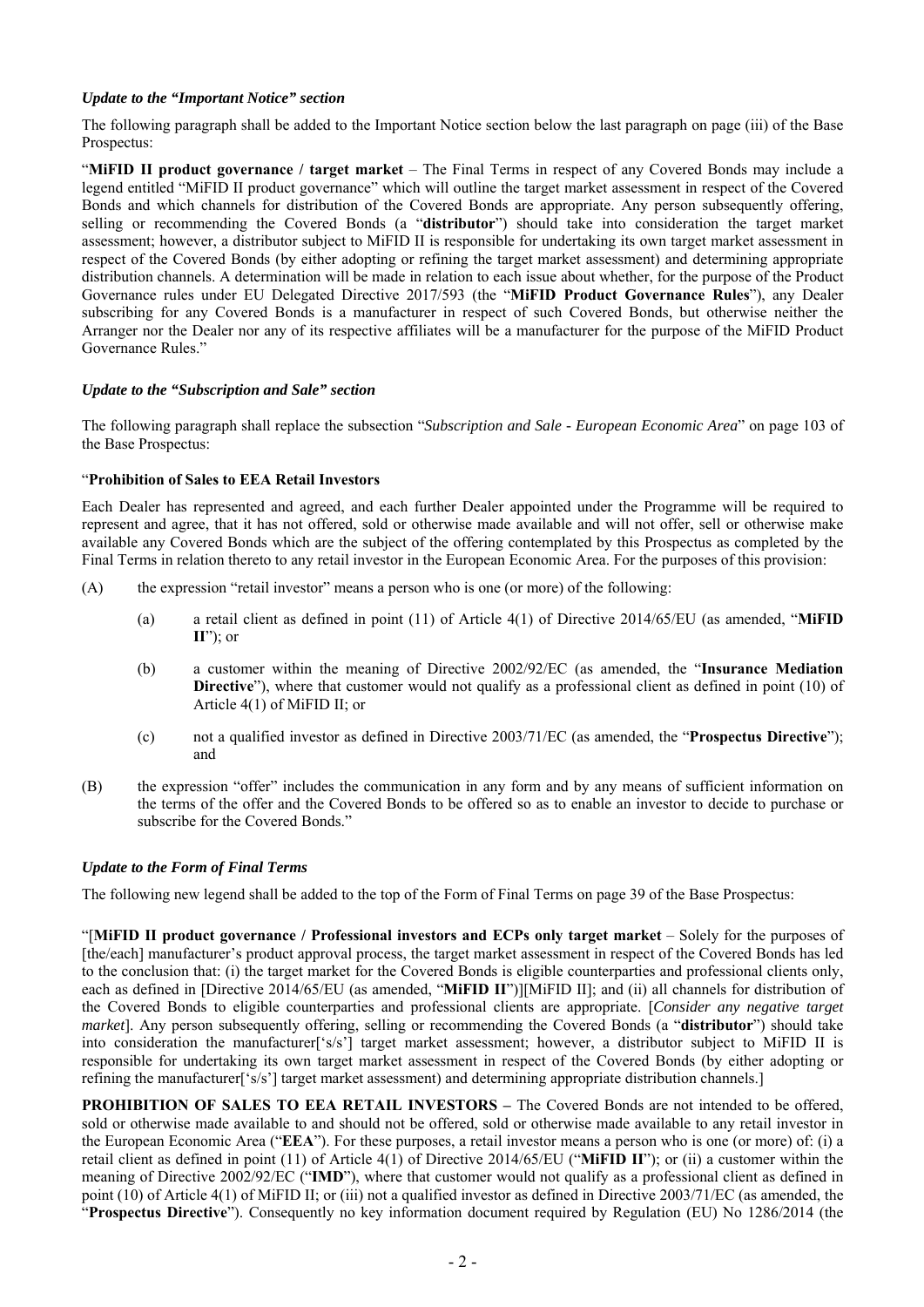"**PRIIPs Regulation**") for offering or selling the Covered Bonds or otherwise making them available to retail investors in the EEA has been prepared and therefore offering or selling the Covered Bonds or otherwise making them available to any retail investor in the EEA may be unlawful under the PRIIPs Regulation."

Legal entity identifier (LEI) of the Issuer shall be added to the Form of Final Terms on page 39 of the Base Prospectus under the name of the Issuer:

"Legal entity identifier (LEI): 259400BX0JB4WFBARF57"

### *Documents incorporated by reference*

On 2 March 2018 the Bank published the financial statements for the year ended on 31 December 2017. In connection with the publication of the financial statements the following section shall be added on page 35 of the Base Prospectus:

"

- (g) the English translation of the audited financial statements of the Bank as of as for the year ended on 31 December 2017:
	- (i) income statement page 2;
	- (ii) statement of comprehensive income page 3;
	- (iii) statement of financial position page 4;
	- (iv) statement of changes in equity page 5;
	- (v) statement of cash flow  $-6$ ; and
	- (vi) explanatory notes to the standalone financial statements pages 7-100;
- (h) the English translation of the auditor's report prepared in connection with the financial statements of the Bank as of and for the year ended on 31 December 2017."

### *Management Board*

In the subsection "*Management of the Bank - General*" on page 79 of the Base Prospectus, the second paragraph shall be replaced with the following sentence:

 "To the best of the Bank's knowledge as of the date of this Base Prospectus, as supplemented on 9 April 2018, there are no potential conflicts of interest between the duties of the members of the Management Board or the Supervisory Board with respect to the Bank and their private interests or other duties."

The table and its description on page 79 of the Base Prospectus shall be replaced with the table and text below:

### "*Management Board*

The Management Board manages the activities of the Bank, acts on the Bank's behalf, and makes decisions in all matters regarding the Bank which are not reserved for the General Meeting or the Supervisory Board. The Management Board is also responsible for making all decisions concerning the Bank's issuances of covered bonds. The Management Board's bylaws further regulate the operations of the Management Board.

The Management Board consists of three to four members who are appointed and dismissed by the Supervisory Board. The members of the Management Board are appointed for a joint three year term. There are no restrictions on the reappointment of members of the Management Board. As of the date of this Base Prospectus, as supplemented on 9 April 2018, the members of the Management Board are:

| <b>Name</b>        | <b>Year of</b><br>birth | <b>Position</b>                      | Commencement of<br>membership | <b>Commencement of</b><br>current term | Date of expiration of the<br>current term |
|--------------------|-------------------------|--------------------------------------|-------------------------------|----------------------------------------|-------------------------------------------|
| Piotr Cyburt       | 1956                    | President of the<br>Management Board | 18 March 1999                 | 18 April 2016                          | 18 April 2019                             |
| Marcin Wojtachnio  | 1974                    | Member of the<br>Management Board    | 15 August 2012                | 18 April 2016                          | 18 April 2019                             |
| Grzegorz Trawiński | 1970                    | Member of the<br>Management Board    | 1 April 2015                  | 18 April 2016                          | 18 April 2019                             |
| Andrzej Kulik      | 1963                    | Member of the<br>Management Board    | 21 September 2017             | 21 September 2017                      | 18 April 2019                             |